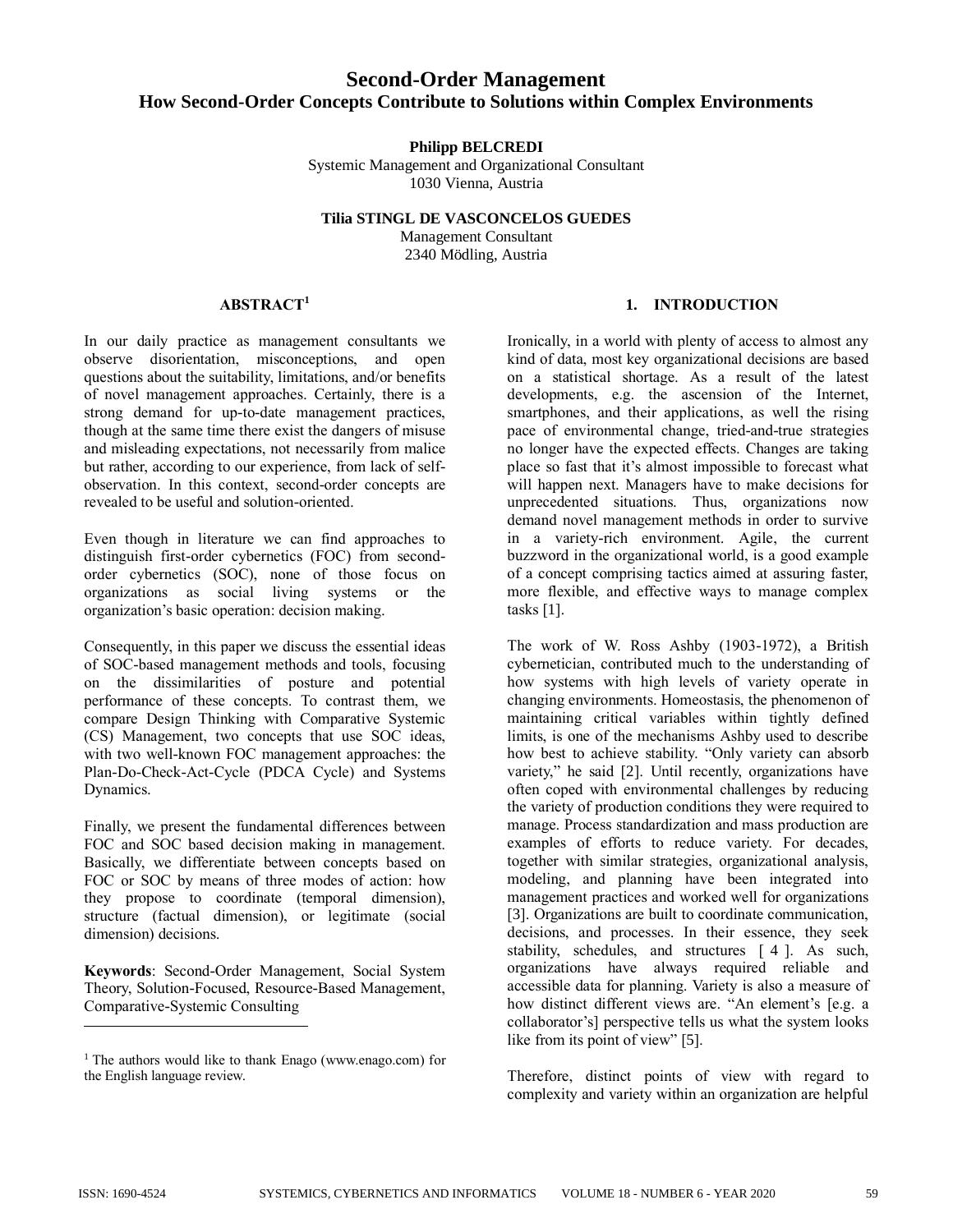in order to successfully respond to complexities outside of the organization. Organizations and their networks inevitably shift from controllable entities to social systems—a concept that also includes the constructivist idea that observers change an object simply by observing it differently. Thus, SOC (observe observation—or "investigation which is based on self-referentiality"[6]) has become more relevant for management as leaders have employed more systemic and agile management tools in their decision making.

On the other hand, FOC-based ideas are strongly connected to organizational practice; they seem to make complex situations simpler.

We usually call successful simplifications "technology." [7] In fact, our society is so successful in this area that we are constantly tempted to perceive problems as "technical" and to look for simplifications that work. However, the prerequisite for that is for causal factors to be isolated. Whenever it is possible to connect supposed causes in such a way that only certain effects are achieved and neither disturbances nor unwanted side effects come into play, organizations tend to try technical solutions [8]. In cases where such connections are not possible, this kind of simplification tends to become less useful. In practice, when a technical standard process fails in social systems such as organizations, the failure is then usually labeled an "exception" and the stated reason for its failure is often "lack of data security." Specialists working with complex living systems call such events "real life" or "autopoiesis," where the unpredictable happens and individuals enjoy free will.

Thus, in situations with high levels of complexity and a shortage of data, appropriate SOC concepts may help organizations to progress. Nowadays, organizations act sometimes as if they are "lost in translation" when it comes to choosing a method for handling their challenges. Management still often fails to understand which style is best suited to deliver high security for common results in living systems.

This paper aims to make it possible for observers to distinguish the respective forms of FOC- and SOC-based management concepts and thereby clarify which can help in which context.

#### **2. IMAGES OF ORGANIZATION FROM FOC AND SOC VIEWPOINTS**

In his book "Images of Organization," Gareth Morgan describes the different perspectives we can adopt when dealing with organizations. He explains some of the consequences of our assumptions. For example, organizations, among other possible interpretations, can be considered as living systems with their own dynamics, constantly subject to change. Following this, we tend to

focus on understanding the logic of change and dynamic processes in organizations as well as their environments. Therefore, the autopoietic, biological system and the cybernetic model of thinking open different ways for exploring organizations [9].

Morgan proceeds on the assumption that, according to a cybernetic model, organizations can be understood as multicausal and networked systems with diverse positive and negative feedback loops [10]. Based on this view, it is possible to replace "linear-causal" thinking with networked and circular contexts in order to be able to comprehend the dynamics of change in complex systems.

Systems Thinking and System Dynamics (SD) shall be considered here as superordinate concepts that comprise a range of methodologies and approaches endeavoring to analyze, understand and solve problems of complex selfregulating feedback systems. As a discipline, SD "emerged in the late 1950s, as an attempt to address such transitional, long-term policy issues, both in the public and corporate domain. The first application area of the methodology was the strategic management of industrial problems" [11].

The zenith of the popularity and importance of systems thinking/dynamics for work with organizations was the 1990 publication of Peter Senges' book, "The Fifth Discipline."[12] There, Senge described several types of "system archetypes" (feedback models or systems. Cf. Figure 2 for an example) that could help organizations to learn more efficiently.

Even before World War II, however, methods for more effective management, also based on feedback loops, such as the PDCA Cycle (Plan, Do, Check, Act), were successfully implemented in organizations.

Behind those concepts, there was an implicit assumption that the world we observe could be fully understood and mastered through the right rules and policies. For this paper, that assumption is one of the characteristics we want to use to draw the line between the FOC- and SOCbased concepts.

Yet, the complexity of economic and social development had evolved to such a point that traditional predictive tools gradually failed. Hence, more flexible ways of working and forms of organization were sought and developed, and which have proved capable of providing stability to organizations despite their—or the market's greater complexity.

Organization, says the German systems theorist Dirk Baecker in his book "Organisation als System," is only possible if the organization is free to deal with knowledge in a highly selective way, without taking note of data or drawing conclusions from information. Only then can the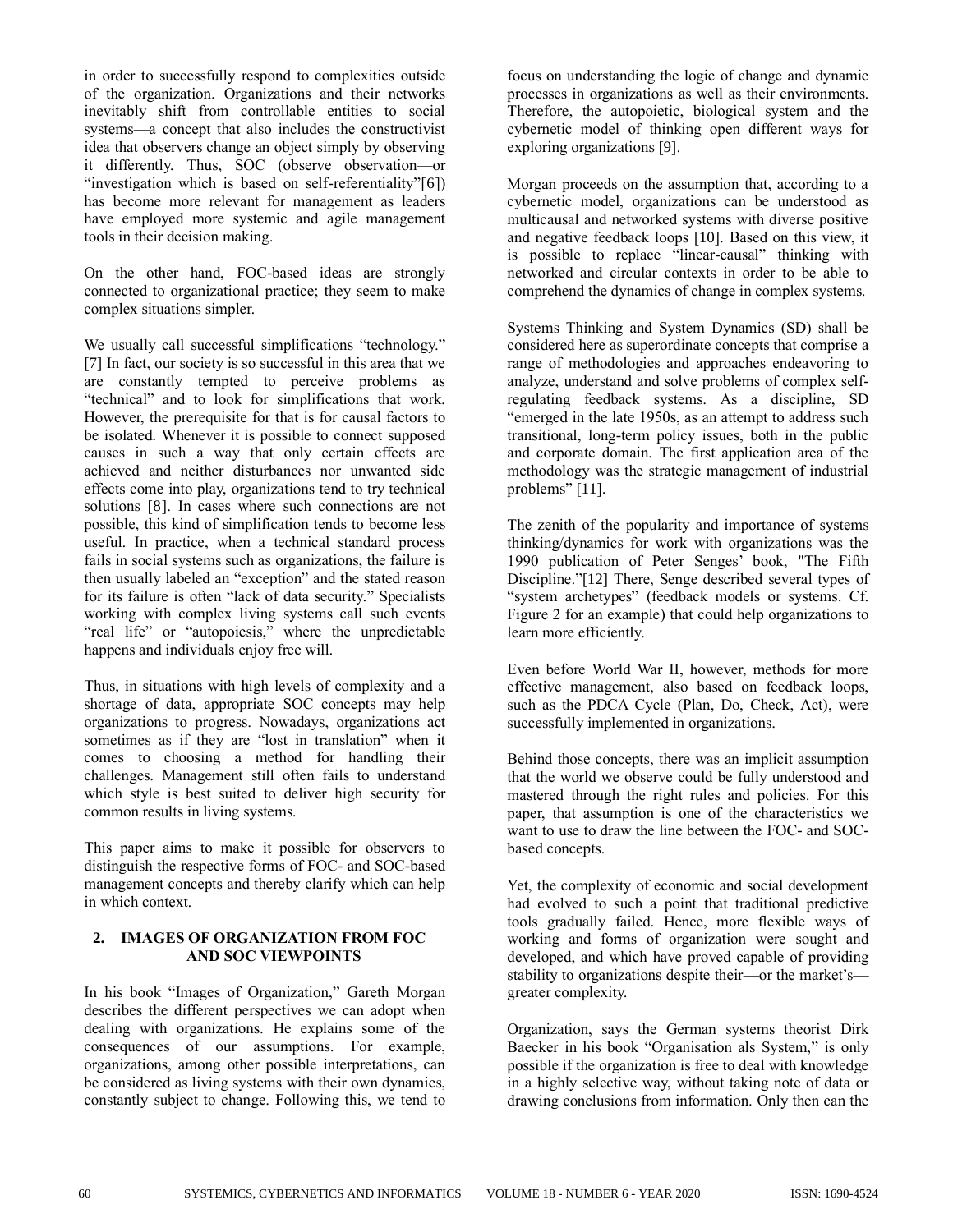organization decide which knowledge to refer to, which data to process, and from which information to draw its conclusions. Those decisions are the ones that make the organization an *organization* [13]. The communication of decisions, according to social Systems Theory, is the basic operation that defines a system as an organization [14].

As a response to the threat of complexity and the necessity of organizations to have their own freedom to process knowledge, novel management tools have been developed. For those developments, the image of organizations as biological or autopoietic systems offers a way of thinking that can provide better insight into the processes of shaping an organization's life. Because notions of causality are often insufficient to explain the dynamics of a complex system, observing the capacity of systems to create and maintain themselves can lead to useful perceptions. For that reason, we call the coordinated process leading to joint results in living systems "co-creation."

To illustrate the differences and similarities between management tools, and to offer a contrast to the aforementioned systems dynamics and PDCA Cycle, we chose to introduce the following two methodologies based on SOC ideas: (a) Design Thinking, as a currently popular project management tool, and (b) the CS Work, also called Distinction-Based Systemic Work, developed and emerging as a promising management tool in the German-speaking world.

The next two sections address the brief description of the aforementioned four management tools. Subsequently we will propose a possible approach to contextualizing and differentiating them in order to be able to decide which is the most useful, depending on the actual needs of an organization.

#### **3. PDCA CYCLE AND SYSTEM DYNAMICS**

The work of Frederick Winslow Taylor, consolidated in his 1911 treatise, "The Principles of Scientific Management," still influences business economists. In the course of efforts to make business more productive using scientific methods, many models have been developed. Taylor attempted to optimize productivity by introducing the strict separation of planning, decision making and execution of the production process. Four decades later, W. Edwards Deming's work in Quality Management offered a tested and proven model that enabled systematic work in management, the Deming PDCA Cycle—for Plan, Do, Check, Act (1951). The basic idea of the cycle model was to build a sense of continuous improvement instead of a linear notion of progress with the goal at the finish line [15].

Deming's model inspired Masaaki Imai and Kaoru

Ishikawa, Japanese Quality Management experts, to elaborate on the PDCA Cycle. They redefined the PDCA Cycle to include some instructions for each phase of the model. Today, in daily management practice, the model is used basically as it is pictured in Figure 1 (beginning with "Plan").

Systems dynamics (SD), on the other hand, is understood as an important tool for comprehending complexity [16]. "You can only understand the system of a rainstorm by contemplating the whole, not any individual part of the pattern" (P. Senge) [17]



*Figure 1: PDCA Cycle. Source: own diagram based on R. Moen, 2009[18]*

As Peter Senge entered graduate school at MIT, he was already interested in the work of Jay Forrester's SD research group. Later on, Senge joined the group. His work with business leaders and organizations was a further motivation for him to devise a managerial concept that could be useful for companies [19].

Senge's model assumes that systemic feedback structures can influence behavior. Those structures exist regardless of personalities or events. They create the conditions whereby some events become likely. "But it is very important to understand that when we use the term 'systemic structure,'" he says, "we do not just mean structure outside the individual. The nature of structure in human systems is subtle because we are part of the structure" [20]. Therefore, according to Senge, we also have the power to change them, by employing feedback structures.



*Figure 2: Limits to Growth. Example of a feedback process representing a common structure in real life situations. Source: own diagram based on P. Senge 2006 [21]*

Senge describes some of the structures or "patterns that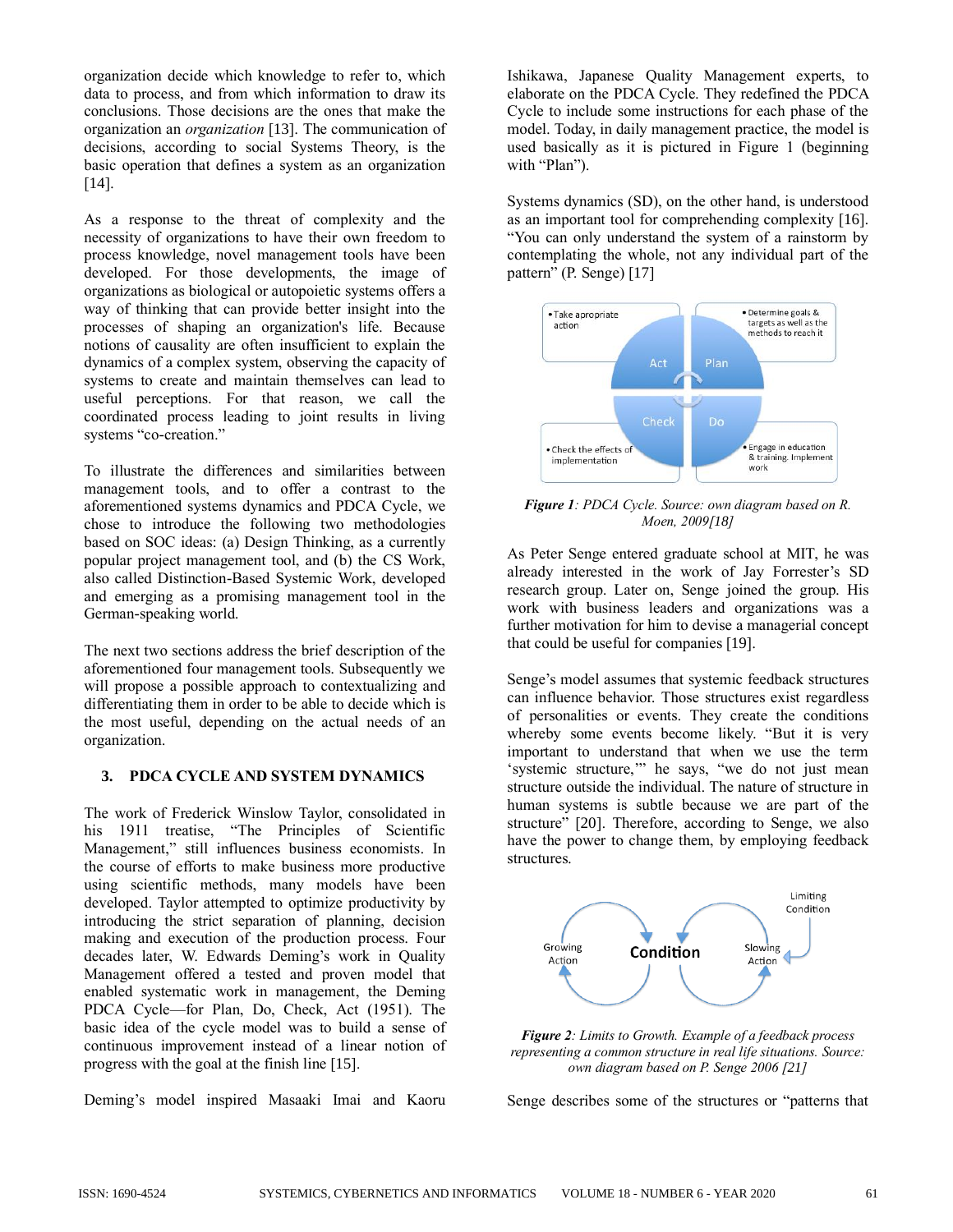control events" [22] in several system archetypes, aiming to make the recognition of such structures in real life easier and faster. There one can find the structures "Balancing Process with Delay," "Limits to Growth," "Shifting the Burden," and so on. The picture above (Fig. 2) shows an example of such a structure.

#### **4. DESIGN THINKING AND CS WORK**

Agile management methods and frameworks such as Design Thinking are in vogue. Their enthusiasts claim that agile methods provide quicker feedback from the market to the producers, and that they enable faster prototyping in order to obtain the most useful result in the shortest time [23]. Those are management method virtues that companies are currently looking for, probably hoping that they can provide the support that organizations need in order to be able to cope with modern challenges, such as the increasing variety.

Basically, Design Thinking is a methodology, which includes a five-stage process with several feedback loops providing the potential for a team to be flexible, customer-oriented, and creative. The five stages are as follows: (1) Empathize, (2) Define, (3) Ideate, (4) Prototype, and (5) Test [24].

Ad (1): The first stage of the process is to obtain an empathic understanding of the problem. In this phase, the Design Thinker will immerse them in the physical environment with the problem that they are trying to solve, in order gain a deeper understanding of the issues involved.

Ad (2): By this time all the information collected in Stage 1 will be analyzed in order to define the core problems identified by the team up to that point. However, the definition of the problem should occur in a humancentered manner, from the point of view of the product users.

Ad (3): Designers are now ready to start generating ideas.

Ad (4): The aim at this stage is to produce several inexpensive versions of the product, so that the team can investigate the solutions they generated in the previous stage. At this point it is still possible to return to Stage 3.

Ad (5): The results generated during this final stage "are often used to *redefine* one or more problems and expand the *understanding* of the users, the conditions of use, how people think, behave, and feel, and to empathize" [25]. This stage also provides feedback loops to Stage 2.

Aside from Design Thinking as a project management tool, the Comparative Systemic (CS) tools for management are more wide-ranging [26]. This approach offers a distinction-based, solution-focused method to

deal with complex situations, especially if one has to cope with a lack of data, information, or knowledge. These methods/tools focus on resources, useful differences, and results,[ 27 ] instead of problems and outdated analyses, in order to find sustainable solutions for living systems. Most of the CS-tools work based on questions that develop useful differences. They support a person or a system in order to bolster their skills for selforganization and autonomy and generate individual solutions that consider the whole context [ 28 ]. The methods work mostly by shifting the attention of a person and/or system from

…analyzing the past to creating a state full of resources to serve as a basis for fresh solutions;

…spending energy for acquiring new resources to recognizing and using existing resources;

…utopian targets to realistic, concrete next steps;

…data based content/knowledge to finding relevant differences;

…personal attributions or judgments to considering and including the whole context;

…plans to actually advancing toward the desired goal(s) step-by-step, while able and flexible enough to include context alterations.

There are numerous tools to improve the ability to work with complex systems in a way that embraces all of their complexity, instead of forcibly mapping this complexity onto a simplified model that fails as soon as reality approaches circumstances deviating from the assumed normality (exceptions). They may range from questions that build useful differences all the way to communication techniques, task clearing techniques, structural constellation work, et al.

In organizations, these methods and tools can be put into practice by teams, or any single manager willing to do so, independent of the organizational culture or the education of the coworkers. Other than with methods such as Design Thinking, CS tools do not require a whole trained team in order to obtain results. Using CS tools, managers can make decisions easier and more securely, because they are based on significant differences between data instead of being dependent on individual content or data security (second instead of first-order approach). The fact that CS tools can be used independently but still have the potential to change a whole system offers leaders new possibilities in their capacity to act.

## **5. DIFFERENCES**

Karl H. Müller performed a highly detailed analysis differentiating between first- and second-order science. In his book "Second-order Science: The Revolution of Scientific Structures," he presented a wide range of perspectives on the classification and differentiation of both concepts.[ 29 ] The exercise of reflecting on significant differences helps us to recognize situations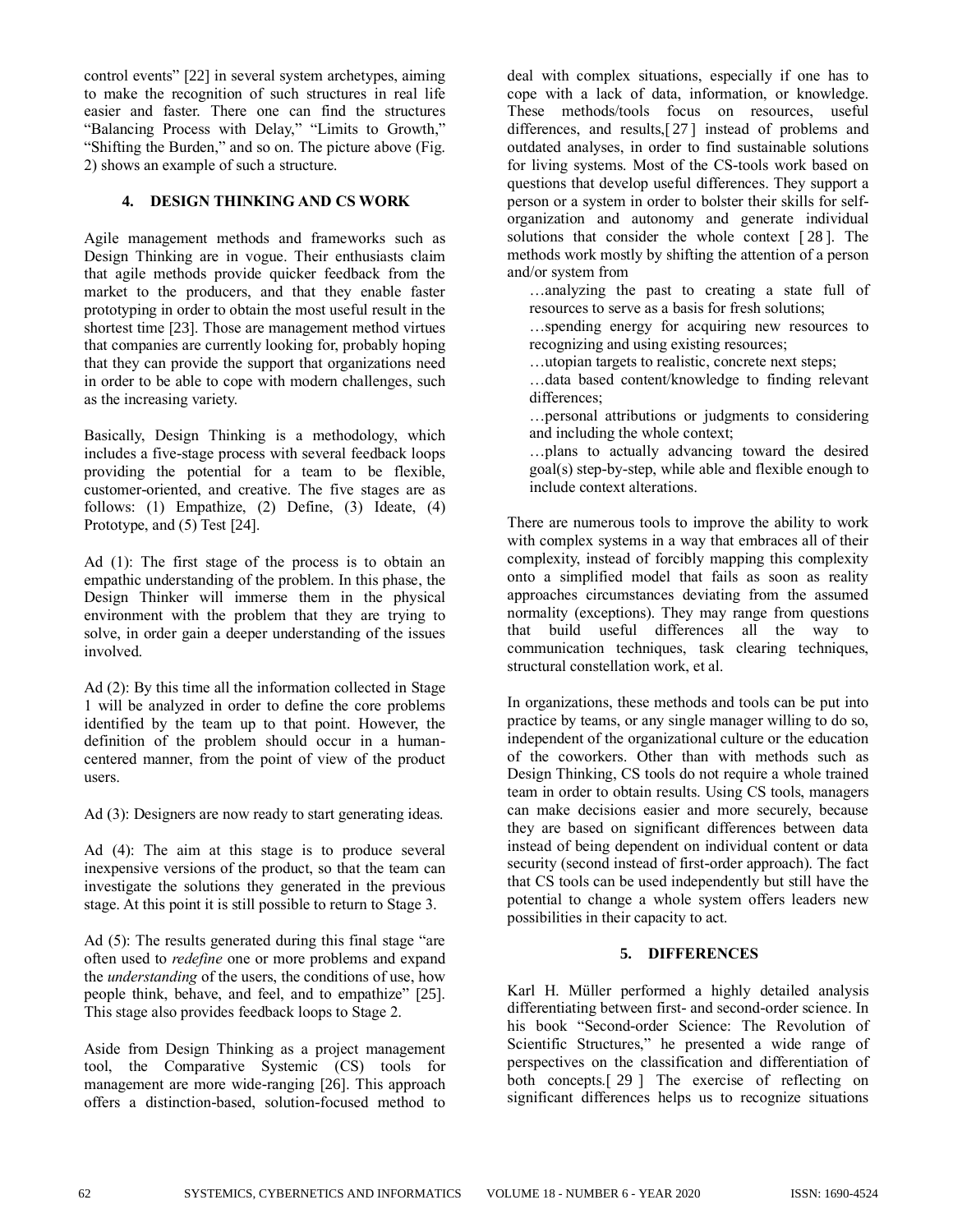where one or the other science could be useful.

Müller distinguished between the two sciences as follows: "First-order science: the science of exploring the world. Second-order science: the science of reflecting on these [sic] explorations" [30]

In this respect, methods like the PDCA Cycle and Systems Thinking can be placed in the frame of firstorder methods, because they either assume that the events under study are predictable/projectable (and therefore explorable) or aim to understand the world better (exploring rules and/or feedback structures).

On the other hand, methods like Design Thinking are more geared toward reflection on the reality of others one of its core activities is to *empathize* with the user rather than necessarily understand them—which rather corresponds to second-order thinking. CS tools do not need to work with any particular analysis in order to lead to useful results. Based on the available resources, their approach is to observe relevant differences by using syntactic patterns. Thus, by using CS tools the moderator does not even need to understand the content of a situation in order to be relevant. It is sufficient to understand what the key differences are in order to advance the client's situation.

Having decisions as the fundamental operation of an organizational system [ 31 ], we will now focus on differences in how the aforementioned management methods arrive at decisions in organizations. Figure 3 shows differences between the FOC and SOC approaches in terms of the continuous decision-making processes of organizations. It compares the two in three dimensions: temporal (red), factual (blue), and social (green) [32].

**Temporal Dimension:** In this dimension, FOC-based concepts concentrate on planning; decisions are made with a given, defined target. By contrast, SOC-based decision-making processes schedule their tasks during a co-creation process, which stays attentive to the permanently evolving context throughout the process in which the decisions take place.

**Social Dimension:** In order to build trust and legitimate their decisions, organizations using FOC-based concepts usually rely on analysis, data and explicit knowledge, whereas SOC-based concepts generate trust via relationship security and enabling genuine encounters between people.

F**actual dimension:** Here FOC-based concepts rely on the systematic execution of documented tasks and processes. SOC-based management concepts obtain their structural security from syntactic patterns and their relationship structures. Syntax here is the relationship structure between communication elements.

Figure 3 may be considered as an orientation aid for decision makers. It should enable:

- a quick differentiation between FOC- and SOCbased methods;
- recognition of which method is appropriate to use in what context; and
- increased awareness of managers for the spectrum of opportunities within this scope of approaches.

Due to the focus of FOC-based management methods on exploring (analyzing, explaining, understanding) situations before taking action, useful data and information are crucial assets for them to function. Without proper data those models could fail in their aim to provide reliable solutions for organizations.



*Figure 3: The different backgrounds of decision-making processes viewed from first-order and second-order management perspectives.*

In contrast, SOC-based models generally need to shift attention to the decision maker's own responsibility. Useful differences have a greater impact on future solutions than does content knowledge from the past. On this basis, CS methods are effective even without any previous knowledge of data or facts. ("One can know what is better without knowing what is good" (S. de Shazer) [33]). Hence, decisions can take place based on useful differences.

Additionally, second-order methods have other characteristics in common. They all base their models and conceptions upon the three elements of the "minimal configuration for observing systems": "first, the observers; second, the language they use; and third, the society [the context] they form by the use of their language." [34]

## **6. CONCLUSION**

According to Systems Theory, organizations have all they need to organize complexity. They can unite and organize people around tasks. They can communicate with other systems (according to Luhmann, they are the only type of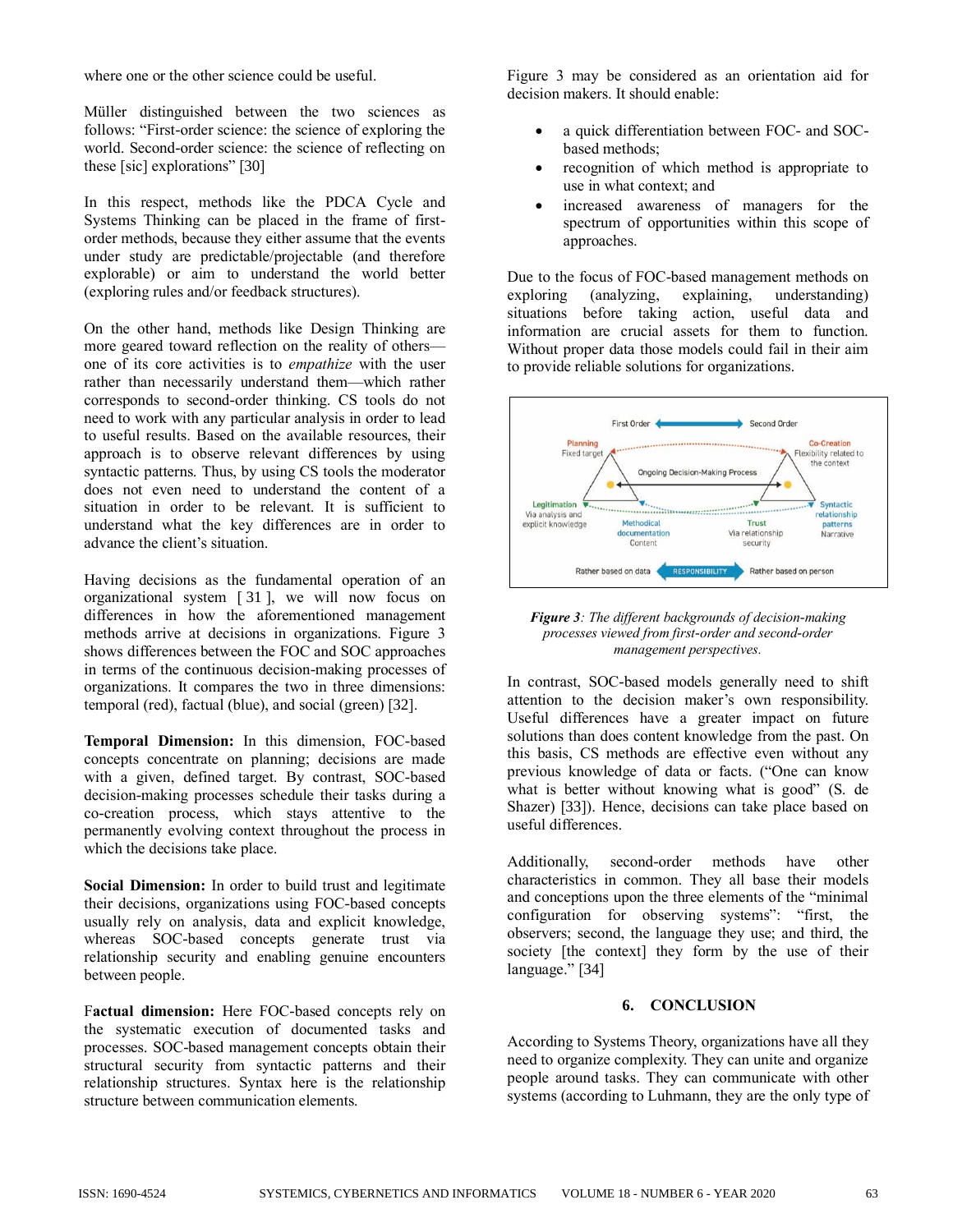social system which can directly communicate with other social systems [35]). They can produce variety (also because they consist of different people with various viewpoints). They can explain and reduce complexity.

Today, we have plenty of tools and methods to act within complex situations. Complex systems can be steered toward common targets. The contemporary successful toolkit used by most of today's organizations differs from the one that used to work in a less complex environment. It is a toolkit based also on second-order science understanding.

Most of the time we are focused on mastering the world in the logic of big data and algorithms. But when it comes to living, complex systems like organizations struggle with the limitations of that approach. In the best cases, organizations are finding ways to work within that exploding complexity. The world of living systems can be mastered, but the interventions leading a team to its targets in the context of today's complexity are different from what works for a trivial system (analysis and understanding the cause). The relevant result of a useful intervention in a living system comes from finding the difference between moving on and achieving a state of "*better*." Therefore, it demands an entirely different approach, logic and understanding of the working process, compared to solution-finding in technical, trivial systems. If we focus on useful differences, we take an enormous shortcut (because we do not need analysis), gain security for results, and include the whole context of the complexity. The deeper understanding of the fundamental differences of FOC and SOC concepts shall help organizations with the production of variety as a means of improving their performance in complex situations.

#### **7. ACKNOWLEDGMENTS**

The authors would like to thank Thomas A. Bauer, PhD, and Remzie Shahini-Hoxhaj, PhD, for their insightful comments, suggestions, and critiques that contributed to this research.

#### **8. REFERENCES**

- [1] V. Nowotny, **Was ist eine agile Organisation?**, 2018 https://www.businesswissen.de/artikel/unternehmenskultur-was-ist-eineagile-organisation/ (last viewed April 15th, 2020)
- [2] J. Naughton, **Ashby's Law of Requisite Variety**, in J. Brockman (Ed.) "This idea Is Brilliant", Harper Perenial, New York, 2018, p.123
- [3] ibid, p.123f
- [4] D. Backer, **Die andere Seite des Wissensmanagements**, in: K. Götz Wissensmanagement: zwischen Wissen und Nichtwissen – 2nd ed., Hampp, München 2000, p.99
- [5] L. Smolin, **Variety**, in J. Brockman (Ed.) "This idea Is Brilliant", Harper Perenial, New York, 2018, p.125
- [6] K. Müller, **Second-Order Science: The Revolution of Scientific Structures**, edition echoraum, Vienna, 2016, p.37
- [7] D. Baecker, **Organisation als System**, Suhrkamp, Frankfurt am Main, 1999, p.32

- [ 9 ] G. Morgan, **Images of Organization**, SAGE Publications, Beverly Hills, 2006, p. 89 and 243
- [ 10 ] G. Morgan, **Images of Organization**, SAGE Publications, Beverly Hills, 2006, p.270f
- [ 11 ] Y. Barlas, (2002). **System Dynamics: Systemic Feedback Modeling for Policy Analysis** 1. Knowledge for Sustainable Development: An Insight Into the Encyclopedia of Life Support Systems. p.1132
- [12] P. Senge, **The Fifth Discipline: The Art and Practice of the Learning Organization**, Currency, New York, 2006
- [13] D. Baecker, **Organisation als System**, Suhrkamp, Frankfurt am Main, 1999, p.69
- [ 14 ] N. Luhmann, **Organization and Decision**, Cambridge University press, UK, 2018, p.67
- [15] R. Moen, **Foundation and History of the PDSA Cycle**, Associates in Process Improvement–Detroit, 2009, https://deming.org/uploads/paper/PDSA\_ History\_Ron\_Moen.pdf, (last viewed April 12th, 2020) p.5
- [16] P. Senge, **The Fifth Discipline: The Art and Practice of the Learning Organization**. Currency, New York, 2006, p. xiii

- [18] Image based on: R. Moen, **Foundation and History of the PDSA Cycle**, Associates in Process Improvement–Detroit, 2009, https://deming.org/uploads/paper/PDSA\_ History\_Ron\_Moen.pdf, (last viewed April 12th, 2020) p.5
- [ 19 ] P. Senge **The Fifth Discipline: The Art and Practice of the Learning Organization**. Currency, New York, 2006, p.6
- [20] ibid, p. 44
- [21] ibid, p.390
- [22] ibid, p.92
- [23] R. Friis Dam, Y. Siang Teo, **5 Stages in the Design Thinking Process,** 2020 https://www.interactiondesign.org/literature/article/5-stages-in-the-designthinking-process (last viewed April 12th, 2020)
- [24] ibid.
- [25] ibid.
- [26] CS-tools were developed from a wide range of ideas and methods of different scientists, consultants, therapists and psychologists. Many of the contributions come from: Matthias Varga von Kibed, Insa Sparrer, Elisabeth Ferrari, Steve de Shazer, Imsoo Kim Berg, Milton Erikson et al.
- [27] T. Stingl de Vasconcelos, **Begehrtes Wissen**. Carl

<sup>[8]</sup> ibid.

<sup>[17]</sup> ibid., p.6